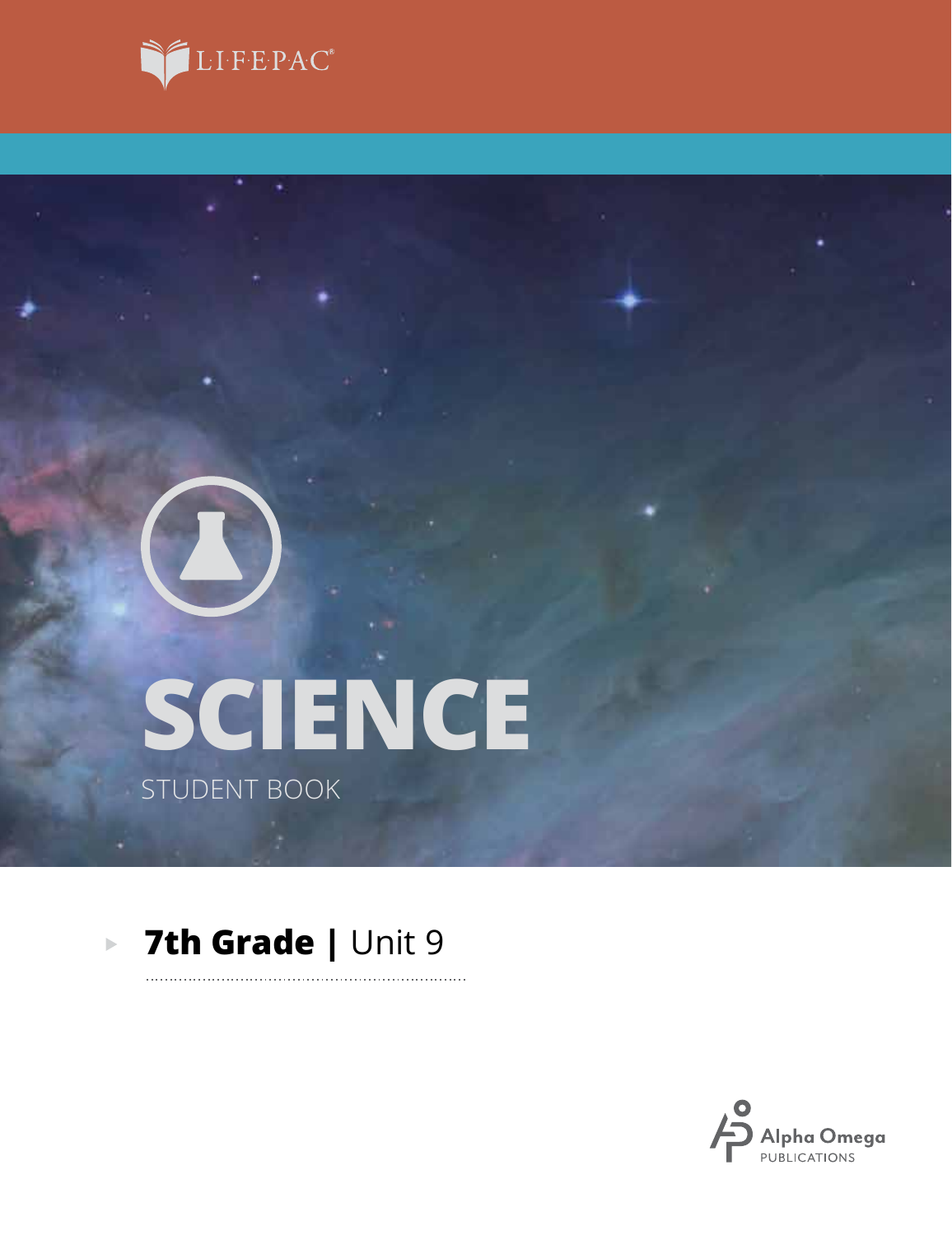# **SCIENCE 709**

# The Human Anatomy: Part 2

|    | <b>INTRODUCTION 3</b>                                                                                                          |    |
|----|--------------------------------------------------------------------------------------------------------------------------------|----|
| 1. | <b>THE RESPIRATORY SYSTEM</b>                                                                                                  | 5  |
|    | THE NOSE <b>5</b><br>THROAT STRUCTURES  7<br>THE LUNGS  9<br>SELF TEST 1   15                                                  |    |
| 2. | <b>THE CIRCULATORY SYSTEM</b>                                                                                                  |    |
|    | THE HEART   18<br>BLOOD VESSELS   22<br><b>BLOOD  25</b><br>SELF TEST 2   28                                                   |    |
|    | 3. THE DIGESTIVE SYSTEM                                                                                                        | 31 |
|    | THE MOUTH  31<br>THE STOMACH   35<br>THE SMALL INTESTINE 137<br>THE LARGE INTESTINE   39<br>SELF TEST 3   41                   |    |
|    | <b>4. THE EXCRETORY SYSTEM</b>                                                                                                 | 45 |
|    | KIDNEYS   45<br><b>BLADDER  47</b><br>SKIN <b>48</b><br>SELF TEST 4   49                                                       |    |
| 5. | <b>THE ENDOCRINE SYSTEM</b>                                                                                                    | 53 |
|    | THE PITUITARY GLAND   53<br>THE THYROID AND PARATHYROID GLANDS   54<br>THE ADRENAL GLANDS   55<br>SELF TEST 5   57<br>scisives |    |
|    | <b>LIFEPAC Test is located in the</b>                                                                                          |    |

**center of the booklet**. Please remove before starting the unit.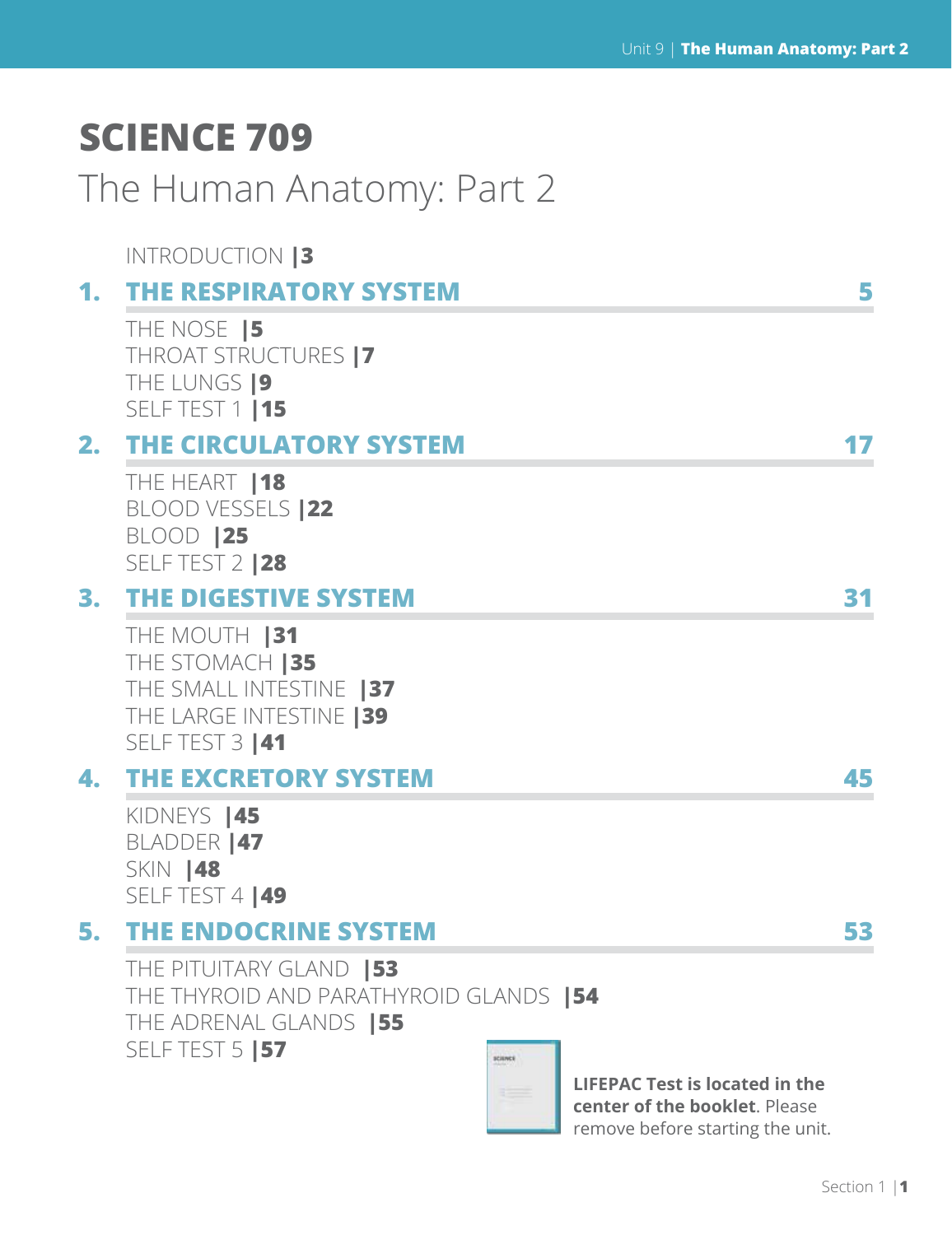**Author:**  Virginia Fross Maghan Judith Hunt Cobb, M.Ed.

**Editor-In-Chief:** Richard W. Wheeler, M.A.Ed **Editor:** Lee H. Dunning, M.S.T., M.S.Ed. **Consulting Editor:** Harold Wengert, Ed.D **Revision Editor:** Alan Christopherson, M.S

#### **Westover Studios Design Team:**

Phillip Pettet, Creative Lead Teresa Davis, DTP Lead Nick Castro Andi Graham Jerry Wingo Don Lechner



#### **804 N. 2nd Ave. E. Rock Rapids, IA 51246-1759**

© MCMXCVI by Alpha Omega Publications, Inc. All rights reserved. LIFEPAC is a registered trademark of Alpha Omega Publications, Inc.

All trademarks and/or service marks referenced in this material are the property of their respective owners. Alpha Omega Publications, Inc. makes no claim of ownership to any trademarks and/ or service marks other than their own and their affiliates, and makes no claim of affiliation to any companies whose trademarks may be listed in this material, other than their own.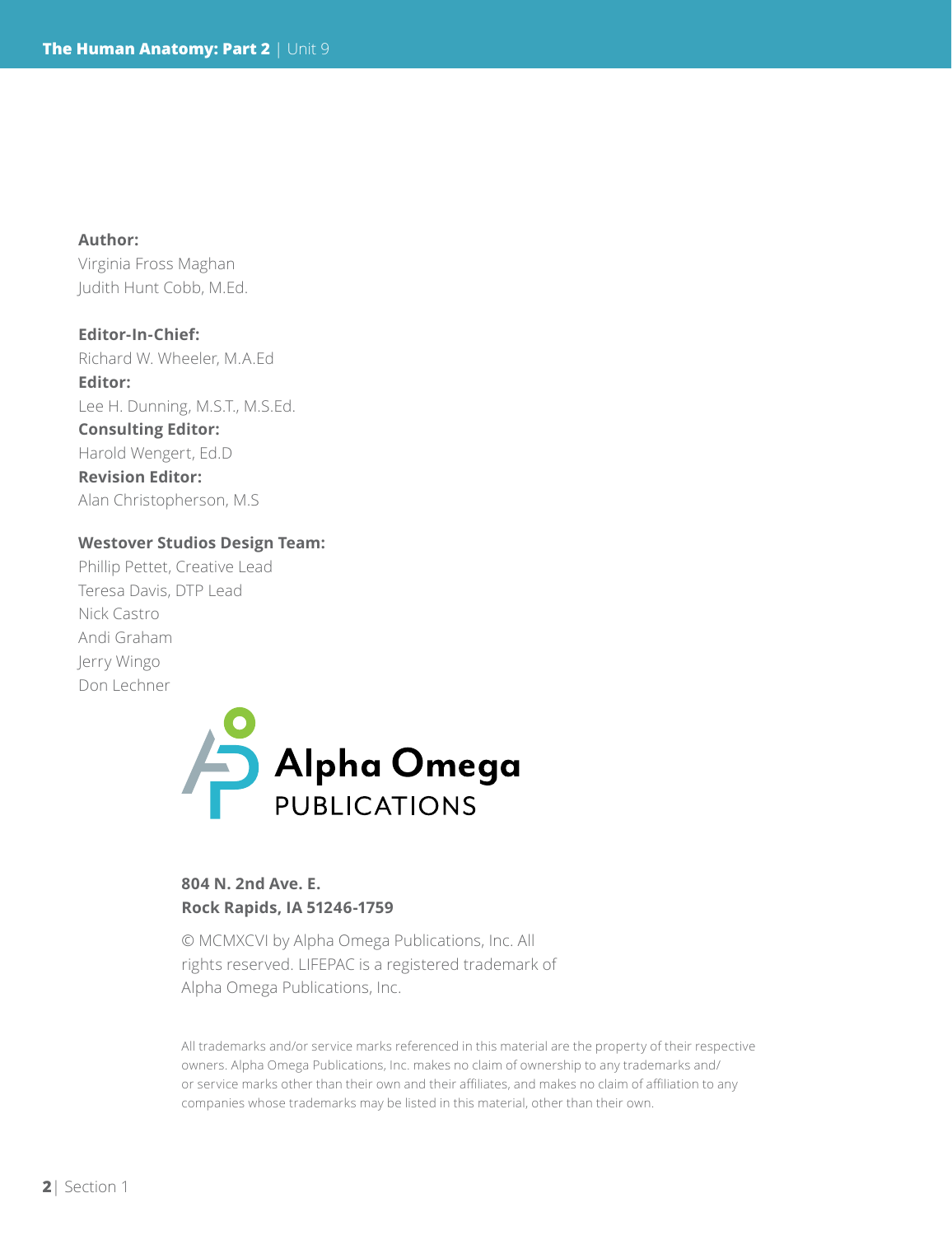# **The Human Anatomy: Part 2**

## Introduction

God used the apostle Paul to write these words to believers in Rome and to us (Romans 12:1): "I beseech you therefore, brethren, by the mercies of God, that ye present your bodies a living sacrifice, holy, acceptable unto God, which is your reasonable service." Paul wrote also (Romans 12:5): "So we, being many, are one body in Christ, and every one members one of another."

In Science LIFEPAC® 708 you learned that your body is made of cells, billions of cells. You studied your skeletal system, or framework of your body, and your nervous system, or computer-messenger service for your body. In this LIFEPAC you will study two very important systems, your respiratory system and your circulatory system. You will learn how air gets into the lungs and how oxygen is absorbed into the blood. Your heart pumps the oxygen in your blood to all parts of your body. Your physical body needs food and creates waste. Your digestive system and your excretory system are responsible for "feeding" your body and eliminating waste. The other important system is the endocrine system. The major glands of the endocrine system are the pituitary, the thyroid, and the adrenal glands. They help your body processes work, and they help control your growth.

God has given a well-functioning set of systems to support life. You may find your place in heaven because Christ gave His own blood and His human body as a sacrifice for your sins. Trust Christ to guide your life.

## **Objectives**

Read these objectives. The objectives tell you what you will be able to do when you have successfully completed this LIFEPAC. When you have finished this LIFEPAC, you should be able to:

- 1. List three functions of your nose.
- 2. Explain how the heart and lungs work together.
- 3. Identify the throat structure not used in breathing.
- 4. Name the three types of cells in the blood.
- 5. Diagram the flow of blood in the heart.
- 6. Explain the difference among arteries, veins, and capillaries.
- 7. Explain the functions of plasma, red blood cells, white blood cells, and platelets.
- 8. Explain the function of the circulatory system.
- 9. Tell why food goes down the esophagus and not down the trachea.
- 10. List four functions of the digestive system.
- 11. Label a diagram of a tooth.
- 12. Explain how the kidneys prevent your body from losing too much water, sugar, or salt.
- 13. State the main function of the bladder.
- 14. List the parts of the kidney.
- 15. Explain the function of the pituitary gland.
- 16. Explain the function of the thyroid gland.
- 17. Explain the function of the adrenal glands.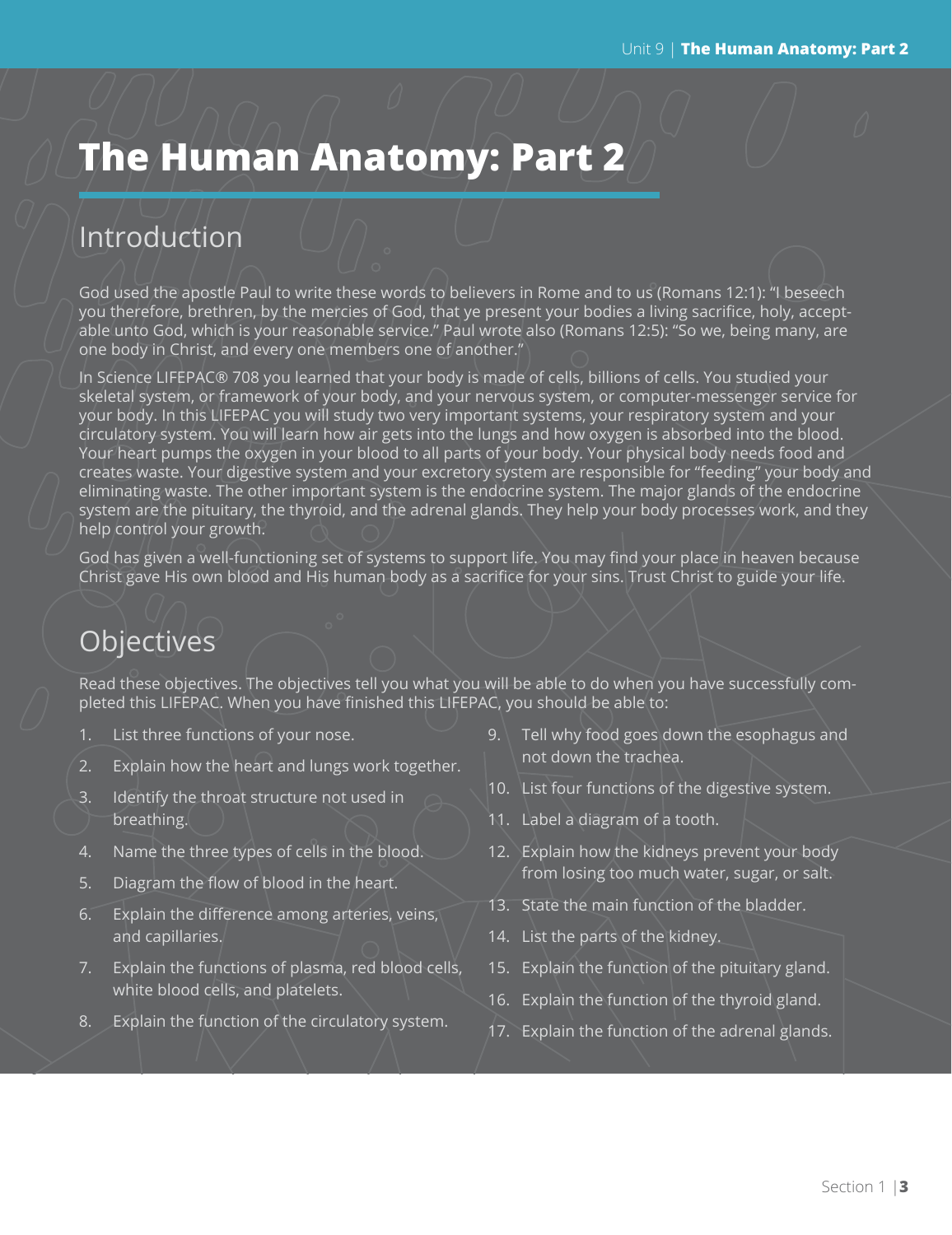Survey the LIFEPAC. Ask yourself some questions about this study and write your questions here.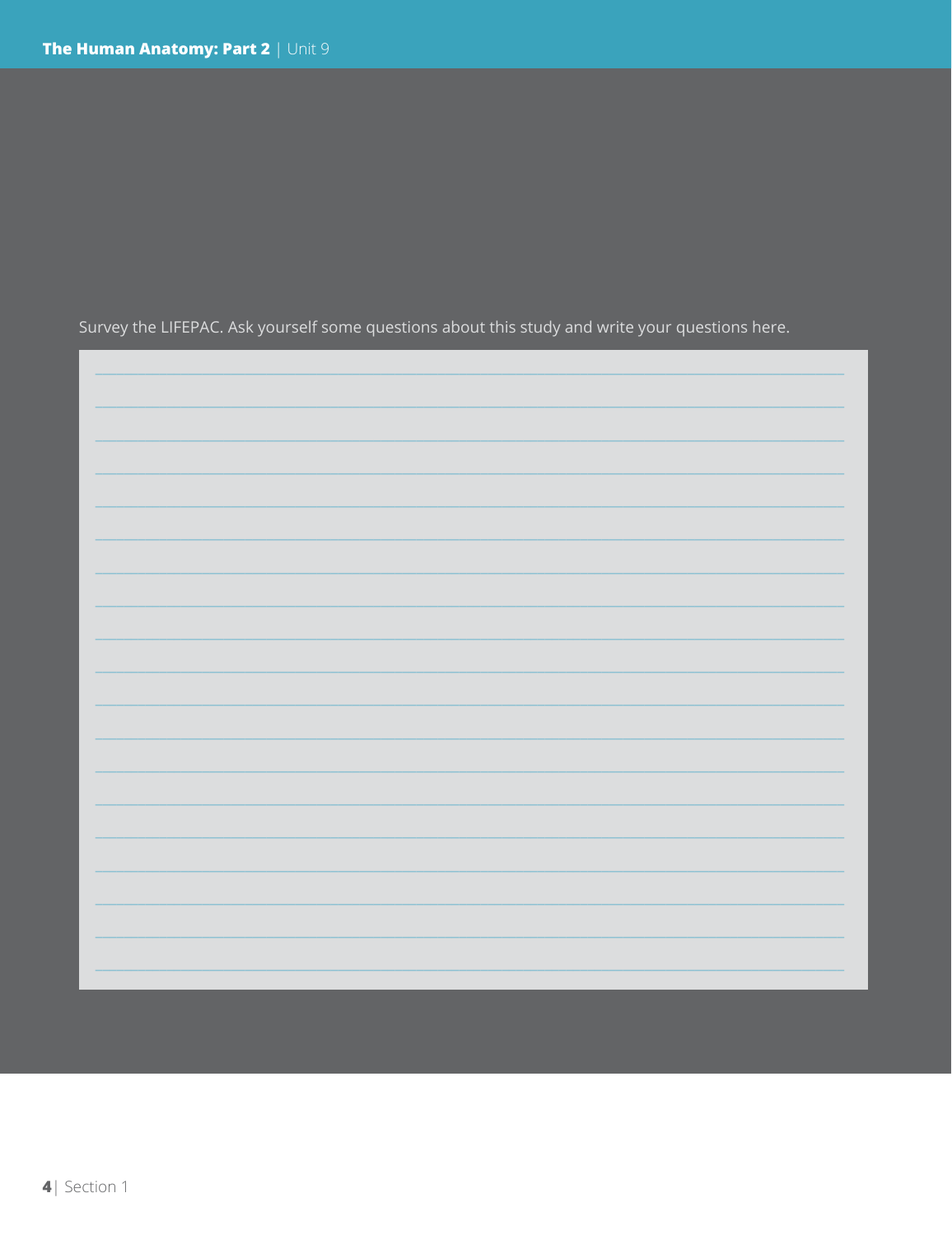# 1. THE RESPIRATORY SYSTEM

The Bible states in Genesis 2:7, "And the Lord God formed man of the dust of the ground, and breathed into his nostrils the breath of life; and man became a living soul." Every minute of your life on earth you breathe air in and breathe it out again.

Breathing in is called **inspiration**. Breathing out is called **expiration**. The organs of your body that are responsible for your breathing make up your respiratory system. The respiratory system is made up of your nose, throat structures, and lungs.

#### **SECTION OBJECTIVES**

**Review these objectives**. When you have completed this section, you should be able to:

- 1. List three functions of your nose.
- 2. Explain how the heart and lungs work together.
- 3. Identify the throat structure not used in breathing.

#### **VOCABULARY**

**Study these words to enhance your learning success in this section**.

**alveoli** (al vē´ u lī ). Air sacs in lungs.

**expiration** (ek spu ra shun). Breathing out.

**inspiration** (in spu rā´ shun). Breathing in.

**pharynx** (far´ ingks). Back of the mouth.

**pleura** (plür´ u). Thin tissue covering lungs and thorax.

**thorax** (thôr´ aks). Chest area.

**Note:** *All vocabulary words in this LIFEPAC appear in* **boldface** *print the first time they are used. If you are not sure of the meaning when you are reading, study the definitions given.*

Pronunciation Key: hat, āge, cãre, fär; let, ēqual, tėrm; it, īce; hot, ōpen, ôrder; oil; out; cup, put, rüle; child; long; thin; /FH/ for then; /zh/ for measure; /u/ represents /a/ in about, /e/ in taken, /i/ in pencil, /o/ in lemon, and /u/ in circus.

#### **THE NOSE**

You learned in Science LIFEPAC 708 that your nose is your sense organ for smell. The nose has a far more important function than that. It is the main entrance for air into the windpipe and lungs. The nose also cleans the air, warms it, and adds moisture to it. Your nose consists of two main nasal cavities and several smaller cavities called *sinuses.*

**The nasal cavity**. When you look into a mirror you can see the two holes at the bottom of your nose. Your nose is divided into two parts by a piece of cartilage called the *septum.* Just inside the entrance of the nose are several coarse hairs. These hairs trap large bits of dirt that are in the air you breathe. The mucous membrane farther inside the nose also traps dirt. The cells of the mucous membrane secrete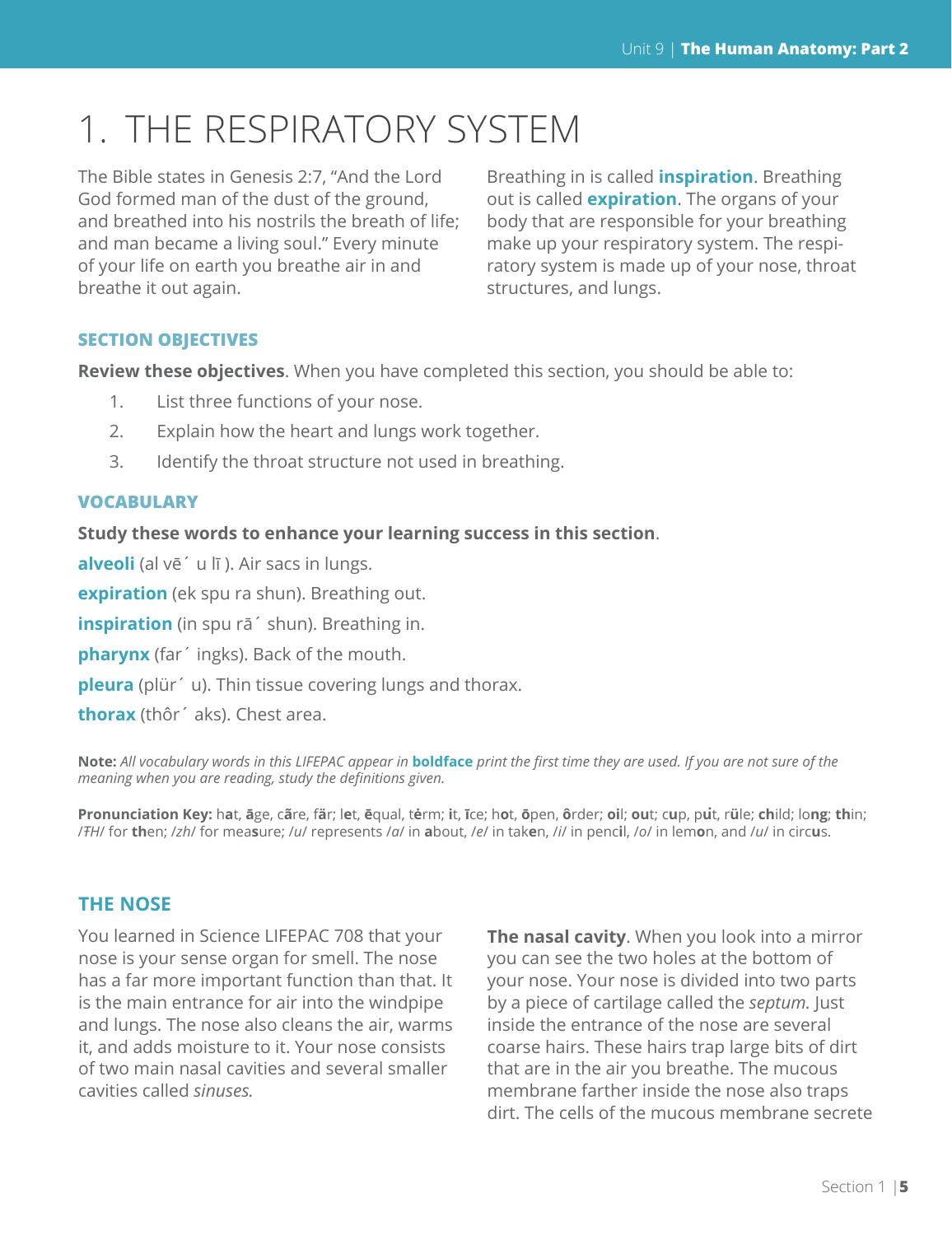a thick substance called *mucus.* When you have a cold, the mucous membrane swells and blocks the passage of air. This mucous membrane covers the middle and back part of the nasal cavity and passages to the lungs.

Cells farther inside your nose have little hairlike projections called *cilia.* Cilia also clean dirt out of the air. The passages to the lungs all have cilia. One cell may have as many as 270 cilia. Cilia move forward and backward. Dirt is

caught in the mucus of the nose. The cilia work together like a broom to sweep the dirt away. The cilia are able to keep most dirt from reaching the lungs.

As air passes through your nasal cavities, it is warmed. By the time air reaches the back of your nose, it is about 86° F. The air is warmed to your body temperature of 98.6° by the time it reaches your lungs. Moisture is also added to the air in your nasal cavities.



### **Complete these activities.**

**1.1** Write the difference between *inspiration* and *expiration.*



*\_\_\_\_\_\_\_\_\_\_\_\_\_\_\_\_\_\_\_\_\_\_\_\_\_\_\_\_\_\_\_\_\_\_\_\_\_\_\_\_\_\_\_\_\_\_\_\_\_\_\_\_\_\_\_\_\_\_\_\_\_\_\_\_\_\_\_\_\_\_\_\_\_\_\_\_\_\_\_\_\_\_\_\_\_\_\_\_\_\_\_\_\_\_\_\_\_\_\_\_\_\_\_\_\_\_\_*

\_\_\_\_\_\_\_\_\_\_\_\_\_\_\_\_\_\_\_\_\_\_\_\_\_\_\_\_\_\_\_\_\_\_\_\_\_\_\_\_\_\_\_\_\_\_\_\_\_\_\_\_\_\_\_\_\_\_\_\_\_\_\_\_\_\_\_\_\_\_\_\_\_\_\_\_\_\_\_\_\_\_\_\_\_\_\_\_\_\_\_\_\_\_

**The sinuses**. The sinuses are hollow spaces in the bones above and beside your nasal cavity. Your body has eight sinuses. Each half of your nasal cavity is linked to four of your sinuses. The sinus cavities are filled with air to make your skull lighter. They help you to hold your head up and to balance it on your neck. Your

sinuses do not help you to breathe, but they are connected to your nasal cavity. Sinuses are best-known for the trouble they cause. A sinus infection is apt to follow a bad cold or a case of the flu. Mucus collects in the sinus space and cannot drain into the nose because of swelling.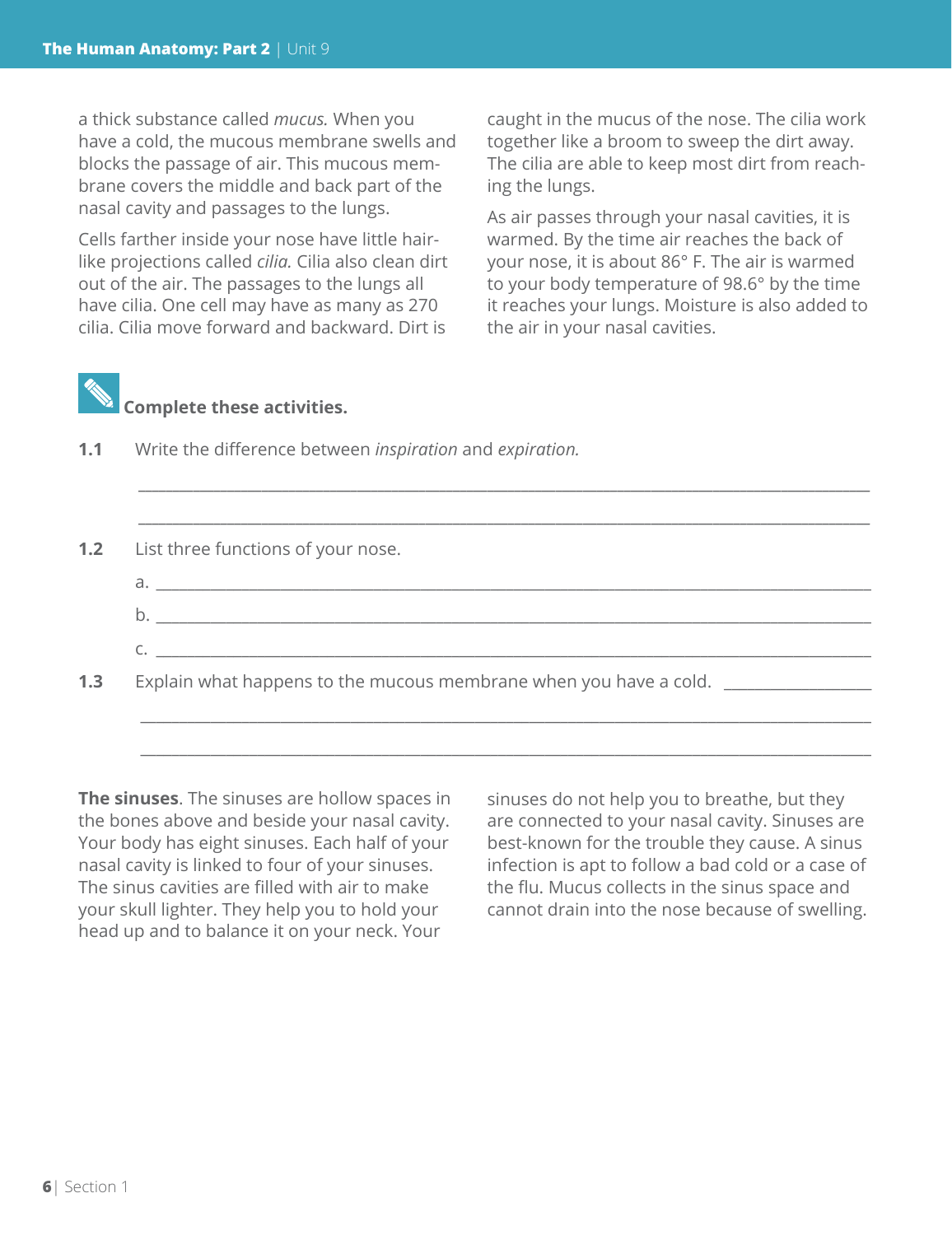

- **1.4** \_\_\_\_\_\_\_\_\_\_\_\_ You have six sinuses.
- **1.5 1.5 1.5 1.5 1.5 1.5 1.5 1.1 1.1 1.1 1.1 1.1 1.1 1.1 1.1 1.1 1.1 1.1 1.1 1.1 1.1 1.1 1.1 1.1 1.1 1.1 1.1 1.1 1.1 1.1 1.1 1.1 1.1 1.1 1.1 1.1 1.1**
- **1.6** \_\_\_\_\_\_\_\_\_\_\_\_ Air is warmed before it enters the lungs.
- **1.7** \_\_\_\_\_\_\_\_\_\_\_\_ The septum is a bone.
- **1.8** \_\_\_\_\_\_\_\_\_\_\_\_ Your nose is your sense organ for smell.

#### **Match these items.**

- **1.9 1.9** smaller cavity near nose a. septum
- **1.10 divides nose into two parts** b. mucus
- **1.11 hairs that clean dirt out of air** c. mucous membrane you breathe d. sinus
- **1.12 thick substance e.** cilia
- 
- 
- 
- -

#### **THROAT STRUCTURES**

The opening to the lungs is the *trachea,* or windpipe. Air can go in and out of the *trachea*  through the nose or the mouth. When you breathe through your mouth, your body has a special way of being sure that air passes into the lungs and food passes into the stomach. The trachea divides into two tubes before entering the lungs. Each tube is called a *bronchus.* The voice box, or *larynx,* which uses air to allow you to talk, is also in your throat.

**The larynx**. Air from the nose passes through the larynx before it reaches the trachea. The larynx is commonly called the *voice box.* It is just below the chin and above the breast bone. The larynx is not directly concerned with breathing, but it does use the air that passes through it. The larynx is hollow. It is made of cartilage



and has folds of mucous membrane across its opening. These folds are the vocal cords. Air moving across the vocal cords produces sounds. You are able to control the movement of air when you speak.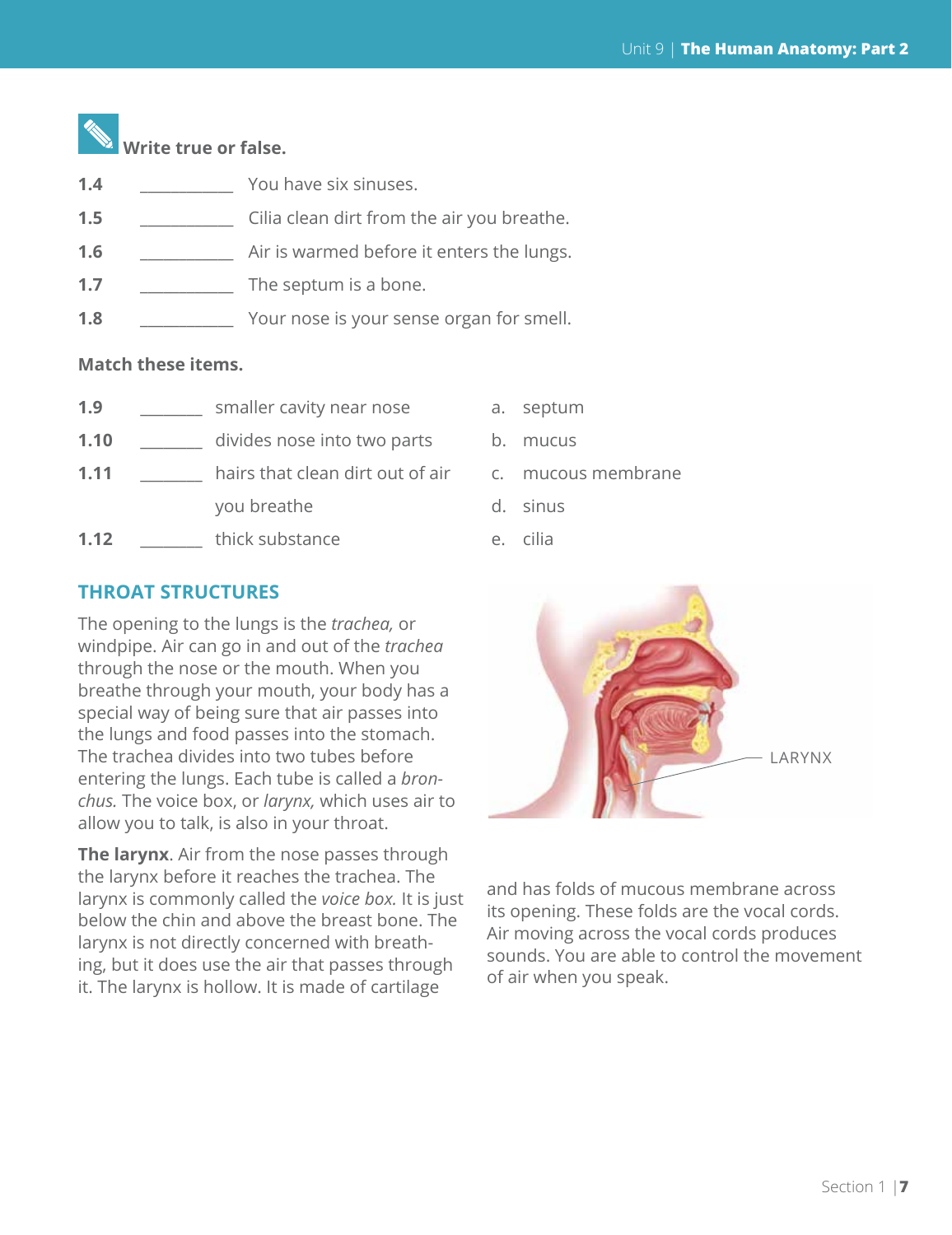

**1.16** The larynx is made of <u>equal to the later of the set of the set of the set of the set of the set of the set of the set of the set of the set of the set of the set of the set of the set of the set of the set of the s</u>

**The pharynx and trachea**. The back of the throat is called the **pharynx**. The top of the pharynx connects to the passages leading to the nose. The bottom of the pharynx connects to the trachea. The pharynx also connects to the *esophagus,* the tube leading to the stomach. When you swallow, the nose passages are closed so food and liquid cannot enter the trachea. The trachea begins at the bottom of the larynx. It is just behind the breast bone. The

trachea is a tube with stiff rings of cartilage. The cartilage does not go completely around the trachea. The gaps that are left allow the trachea to expand when air passes through it. Your trachea is only about four inches long and one inch across. Since it is elastic, it can become wider and longer to let air through. The trachea also has some cilia to clean the air passing through.

### **Write true or false.**

- **1.17** \_\_\_\_\_\_\_\_\_\_\_\_\_\_\_ The trachea connects to the esophagus.
- **1.18** \_\_\_\_\_\_\_\_\_\_\_\_ The trachea has cilia to clean the air.
- **1.19** \_\_\_\_\_\_\_\_\_\_\_\_ The trachea connects to the pharynx.
- **1.20** \_\_\_\_\_\_\_\_\_\_\_\_ The pharynx is the back of the throat.

**The bronchi**. In the chest the trachea divides into two tubes. One branch goes to the right lung and one to the left lung. Each branch is called a *bronchus.* Together they are called the *bronchi.* Each bronchus divides into smaller, narrower branches. These narrow branches enter the lungs. The bronchi also have rings of cartilage partly around them. The bronchi are elastic and can expand when air is taken in.

Inside the lungs the bronchi divide again. These tubes get so narrow that they are less than 1⁄25th of an inch across. All tubes of the bronchi are lined with mucous membrane and have cilia to catch any dust that travels this far into the lungs.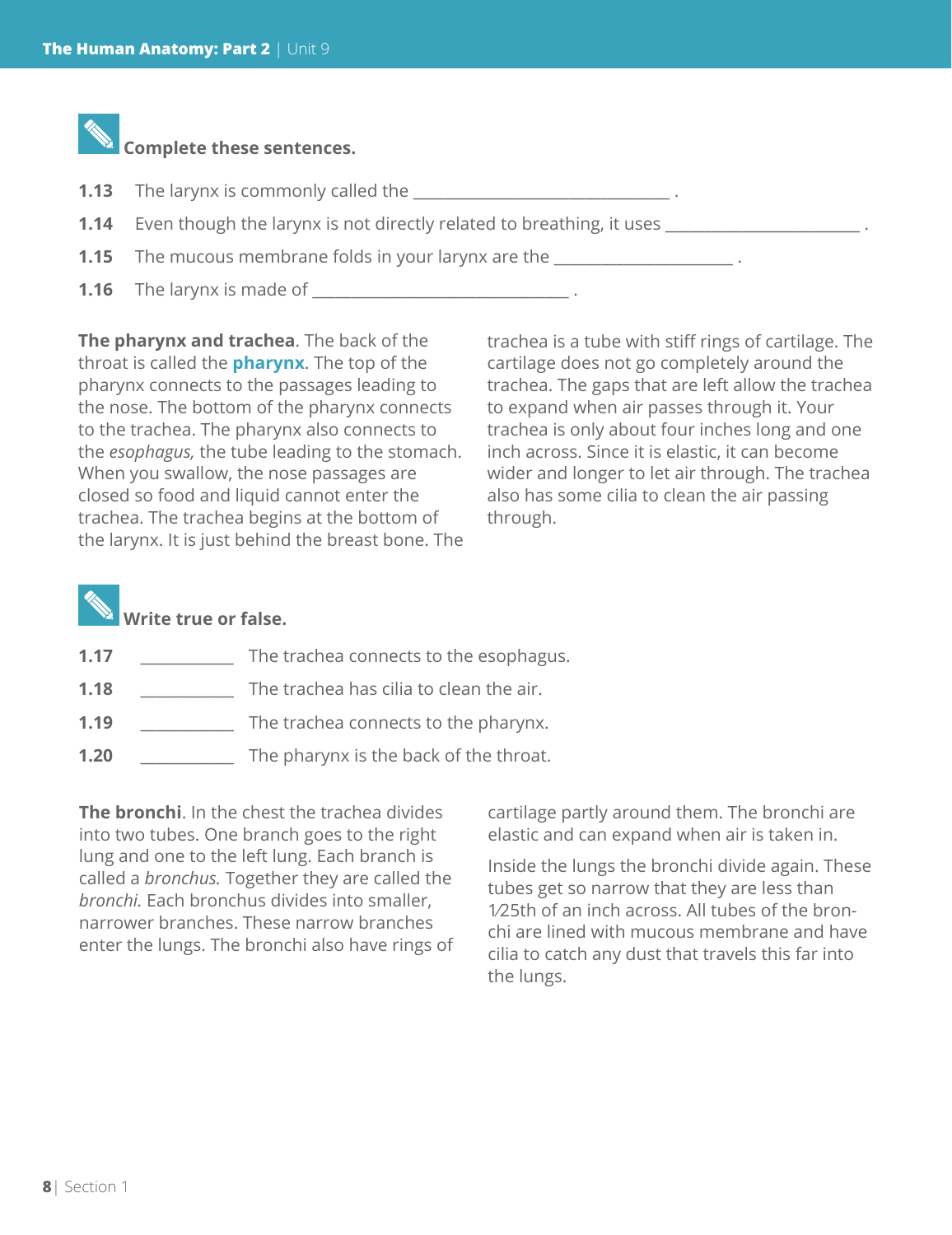

# **Match these items.**

- **1.21** \_\_\_\_\_\_\_\_\_ branches of the trachea a. larynx
- **1.22 example cavities near the nose** b. sinuses
- **1.23** \_\_\_\_\_\_\_\_\_ secretes thick substance c. pharynx
- **1.24** \_\_\_\_\_\_\_ air passage attached to the d. mucous membrane back of the throat e. trachea
- **1.25 box 1.25 voice box f.** nasal cavity
- **1.26 back of the throat** g. bronchi
- 
- 
- 
- 
- 
- 
- 

#### **Complete these sentences.**

- **1.27** Bronchi tubes are lined with **1.27** Bronchi tubes are lined with
- **1.28** Narrow branches of the bronchi enter the  $\blacksquare$
- **1.29** Bronchi can become wider because they are **with all the set of the set of the set of the set of the set of the set of the set of the set of the set of the set of the set of the set of the set of the set of the set o**
- **1.30** Air in the bronchi is cleaned by the **weakler and the set of the set of the set of the set of the set of the set of the set of the set of the set of the set of the set of the set of the set of the set of the set of**

#### **THE LUNGS**

Your lungs are the main organs of your respiratory system. Your lungs take in enough air every day to fill a room ten feet long and ten feet high. The real work of your respiratory system takes place in your lungs. The air you breathe is put to use in your lungs.

**Structure**. Your lungs and heart fill up your **thorax**, or chest area. Your thorax is enclosed by your breast bone, rib cage, and diaphragm. Your *diaphragm* is a thick muscle at the lower part of your chest area. Your lungs are also protected by your spine. The thorax is airtight. Air can get into the lungs only through the trachea.

You have two lungs. Your lungs overlap your heart. Your right lung is divided into three parts, and your left lung is divided into two parts. Each part of the lungs is called a *lobe.*  Your lungs work closely with your heart. The pulmonary artery carries blood from the heart to the lungs. The pulmonary vein carries blood from the lungs to the heart. Your lungs are made up of millions of little air sacs



| The Thorax

called **alveoli**. Your lungs look very much like a sponge, which also has many air spaces. The lungs are elastic so that they can expand. A very thin tissue, the **pleura**, covers the outside of your lungs. Pleura also covers the inside of the thorax. A thin layer of liquid keeps the two layers of pleura from touching. This liquid also holds the two layers together.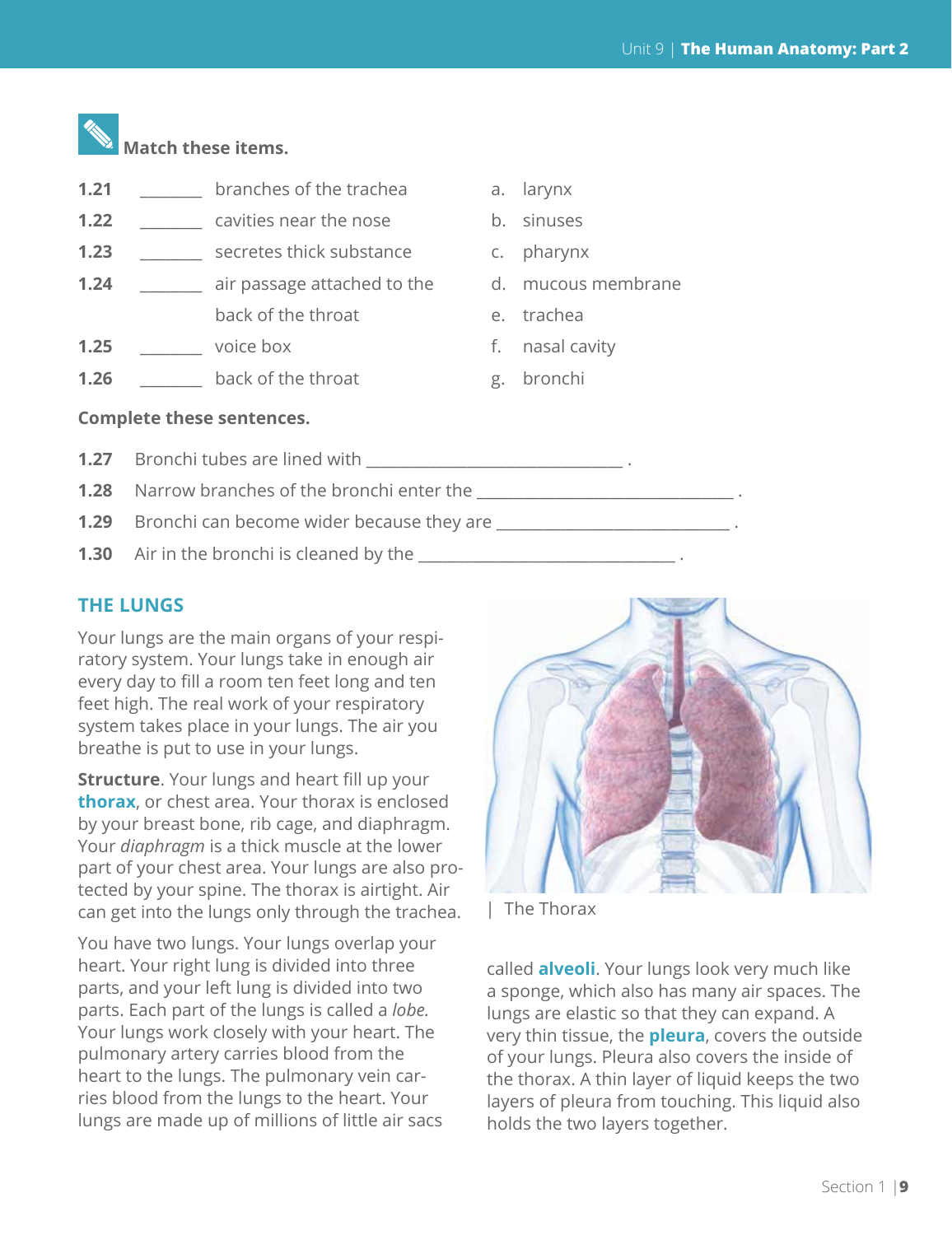

| The Respiratory System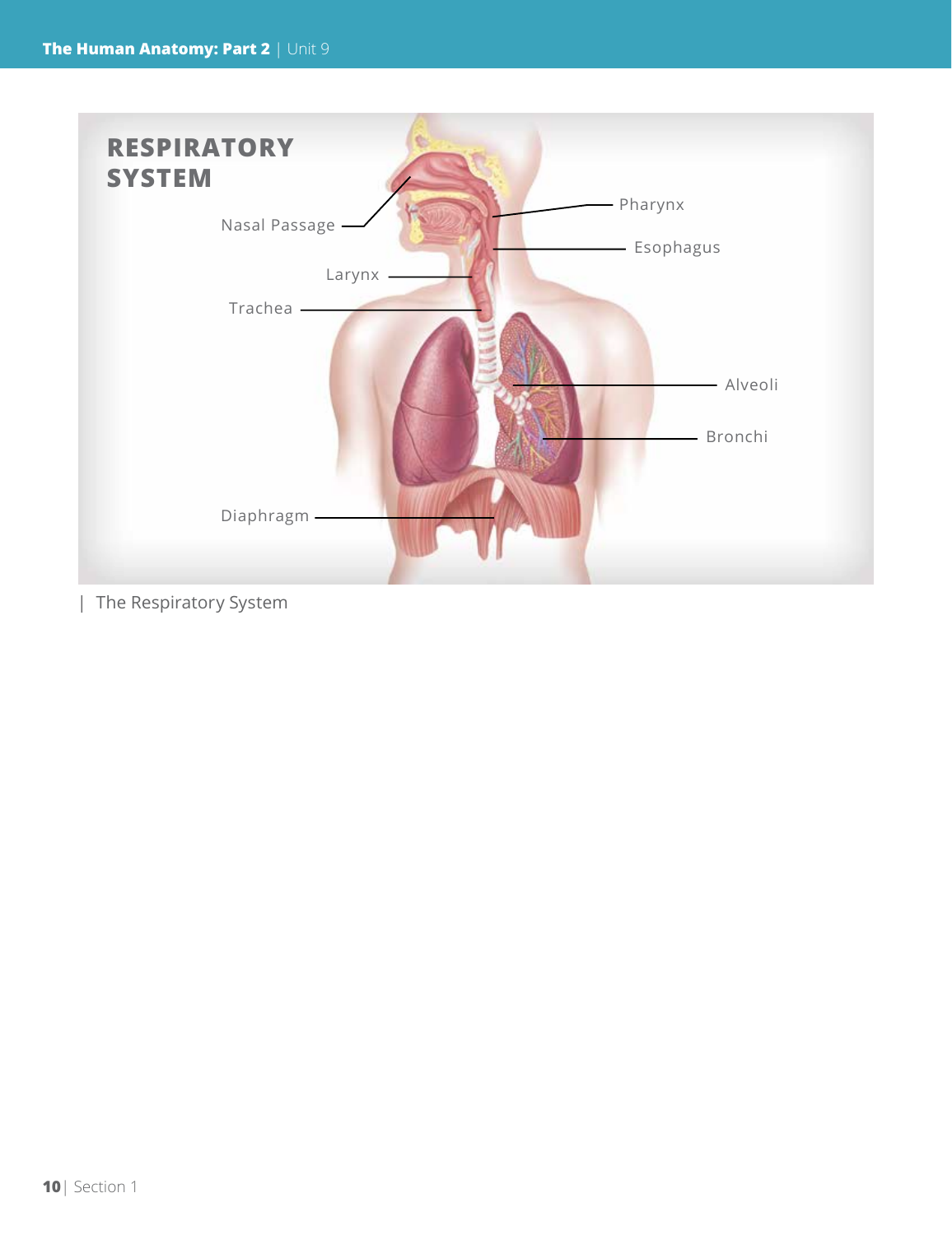#### $\Box$  **View 709 The Pleura, from the Grade 7 SCIENCE EXPERIMENTS Video**

 $\Delta$  **Try this investigation to see how the two layers of pleura are held together.**

**These supplies are needed:**

- 2 slides
- water

**Follow these directions and answer the questions.** Put a check in the box when each step is completed.

- $\Box$  1. Put a drop of water on one slide and place the second slide on top of the water.
- $\Box$  2. Move one slide back and forth across the other slide.
- $\Box$  3. Try to separate the two slides.
- **1.31** What is the easiest way to separate the two slides?

**1.32** How are the two layers of pleura like the two slides and water?

\_\_\_\_\_\_\_\_\_\_\_\_\_\_\_\_\_\_\_\_\_\_\_\_\_\_\_\_\_\_\_\_\_\_\_\_\_\_\_\_\_\_\_\_\_\_\_\_\_\_\_\_\_\_\_\_\_\_\_\_\_\_\_\_\_\_\_\_\_\_\_\_\_\_\_\_\_

\_\_\_\_\_\_\_\_\_\_\_\_\_\_\_\_\_\_\_\_\_\_\_\_\_\_\_\_\_\_\_\_\_\_\_\_\_\_\_\_\_\_\_\_\_\_\_\_\_\_\_\_\_\_\_\_\_\_\_\_\_\_\_\_\_\_\_\_\_\_\_

\_\_\_\_\_\_\_\_\_\_\_\_\_\_\_\_\_\_\_\_\_\_\_\_\_\_\_\_\_\_\_\_\_\_\_\_\_\_\_\_\_\_\_\_\_\_\_\_\_\_\_\_\_\_\_\_\_\_\_\_\_\_\_\_\_\_\_\_\_\_\_

## **Pleura Experiment**

### **Complete these sentences.**

\_\_\_\_\_\_\_\_\_\_\_\_\_\_\_\_\_\_\_\_\_\_\_\_\_\_\_\_ .

- **1.33** Each part of your lungs is called a \_\_\_\_\_\_\_\_\_\_\_\_\_\_\_\_\_\_\_\_\_\_\_\_\_\_\_\_\_\_\_\_\_ .
- **1.34** The thin tissue that covers the outside of the lungs and the inside of the thorax is called
- **1.35** The little air sacs that make up the lungs are called \_\_\_\_\_\_\_\_\_\_\_\_\_\_\_\_\_\_\_\_
- **1.36** Your lungs work closely with your \_\_\_\_\_\_\_\_\_\_\_\_\_\_\_\_\_\_\_\_\_\_\_\_\_\_\_\_\_\_\_\_\_ .
- **1.37** Your chest area is called the **wave area is the set of the set of the set of the set of the set of the set of the set of the set of the set of the set of the set of the set of the set of the set of the set of the se**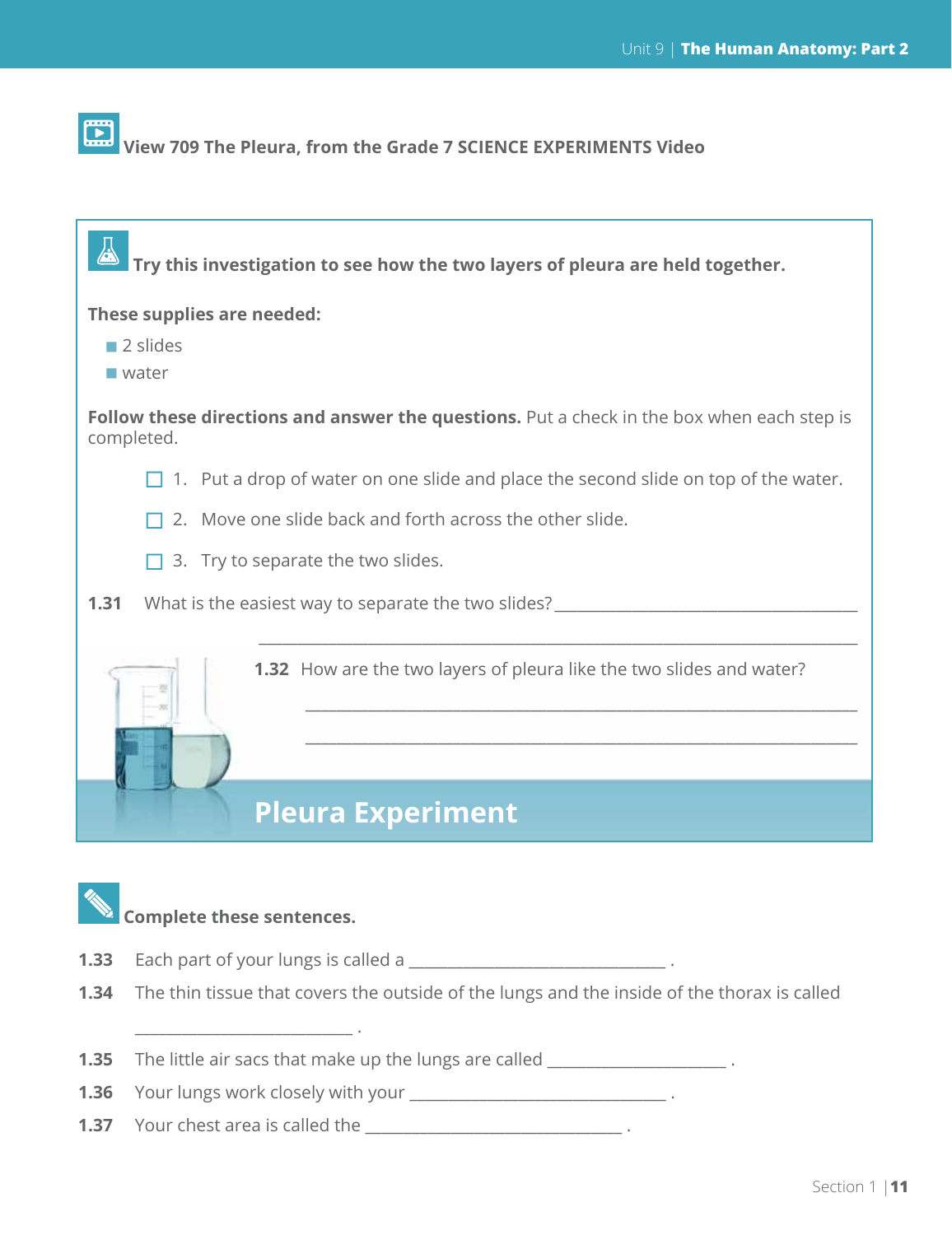

| 1.38 |  | The diaphragm is a thin muscle in the middle of your chest. |  |  |  |  |  |
|------|--|-------------------------------------------------------------|--|--|--|--|--|
|------|--|-------------------------------------------------------------|--|--|--|--|--|

- **1.39** \_\_\_\_\_\_\_\_\_\_\_\_ Your lungs are protected by your spine.
- **1.40** \_\_\_\_\_\_\_\_\_\_\_\_ You have two lungs.
- **1.41** \_\_\_\_\_\_\_\_\_\_\_\_ Each lung has three lobes.

**Function**. Some force is needed to get air both into and out of your lungs. Your lungs are never completely flat. Some air is always inside your lungs. When you breathe, air is drawn in and out by muscles. Muscles attached to your ribs contract and pull the ribs outward. Muscles in your neck and shoulders contract. This contraction expands the upper part of the thorax. The diaphragm contracts and moves downward. This movement of the diaphragm expands the chest downward and forward. The pleura of the thorax pulls on the pleura of the lungs. The lungs expand. Now the lungs have more room, and air is pulled in. Air pressure outside your body helps push air into the lungs. When all the muscles around the lungs relax, the space in the thorax becomes smaller. The air no longer has enough space and is forced out of the

lungs. You can see your chest become larger and smaller when you breathe in and out. An adult takes in about a pint of air into the lungs with each breath. You take about fourteen breaths a minute.

Breathing is necessary to supply oxygen to all the cells of your body. All your cells need oxygen to stay alive. Breathing also removes carbon dioxide, which is a waste product. Every cell in your body is like a manufacturing plant. It uses oxygen to produce useful things. It also produces carbon dioxide and needs to get rid of this waste product. Your circulatory system and your respiratory system work together very closely. Oxygen is carried to your cells by your arteries. Carbon dioxide is carried away from your cells by your veins. Your blood gets the oxygen from the air in your lungs. Your blood



The lungs and the heart work together. | An Alveolus

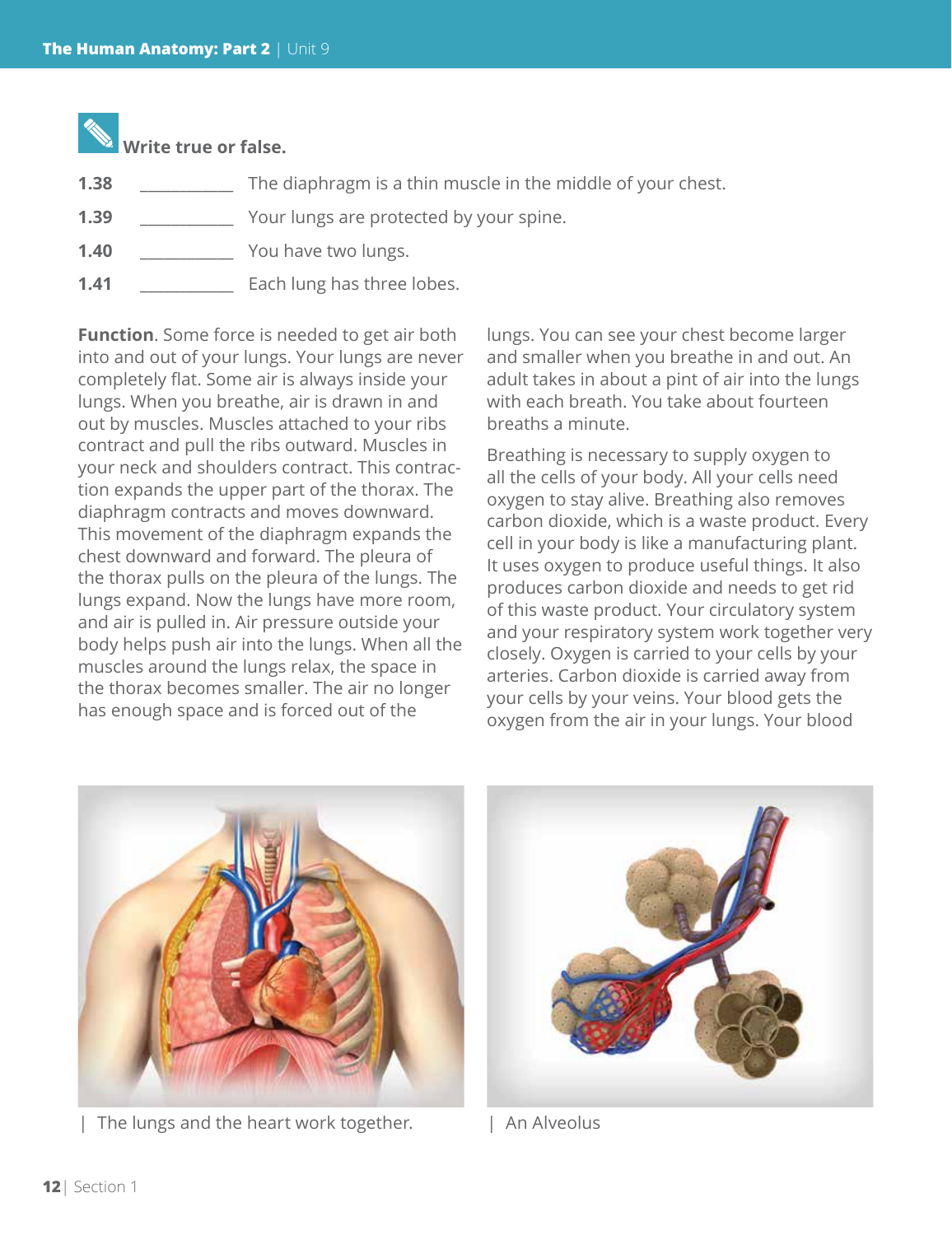gets rid of carbon dioxide by giving it up to the air in the lungs.

The alveoli, or air sacs of the lung, are connected to the air passages. The walls of the alveoli are quite thin. These thin walls are in close contact with the capillaries in the lungs. *Capillaries* are the smallest blood vessels in your body. The capillaries in your lungs are so tiny that they are just wide enough for one red blood cell to pass through at a time.

Each red blood cell takes in oxygen and gives up carbon dioxide in the lungs. Both actions happen at the same time. Both actions take less than a second. After the blood passes through the lungs it goes back to the heart in the *pulmonary vein.* The oxygen is then pumped around the body to supply all your cells with oxygen.

Even when you rest, about five quarts of blood flow through your lung capillaries every minute. Up to seventeen quarts per minute may go through your lungs when you exercise and your heart beats faster.

Breathing is controlled by your brain. If your blood contains too much carbon dioxide, the brain receives the message. The brain then sends messages to the muscles that control breathing. The messages tell the respiratory muscles to speed up, making you breathe faster. This faster breathing supplies your body with more oxygen and rids your body of the extra carbon dioxide. Sometimes the message from the brain is so strong that your respiratory muscles work even if you do not want them to. If you try to hold your breath for too long, your muscles force air from your lungs to get rid of carbon dioxide.

Just as you need physical breathing for your physical life, spiritual breathing helps you experience God's love and forgiveness. Spiritual breathing is an exercise in faith. When you exhale **(expiration)**, confess your sins and thank God for His forgiveness. When you inhale **(inspiration)**, surrender the control of your life to Christ. Trust that God directs your life and that He loves you.

### **Match these items.**

- **1.42 1.42 needed to get air in and out of a. pulmonary artery and vein** the lungs b. diaphragm
- **1.43** \_\_\_\_\_\_\_\_ waste product c. lobe
- **1.44** \_\_\_\_\_\_\_ expands chest downward d. carbon dioxide and forward e. alveoli
- **1.45** \_\_\_\_\_\_\_\_ necessary for life f. force
- **1.46 \_\_\_\_\_\_** carry blood to and from lungs g. oxygen
- **1.47** \_\_\_\_\_\_\_\_ air sacs
- 
- 
- 
- 
- 
- 
-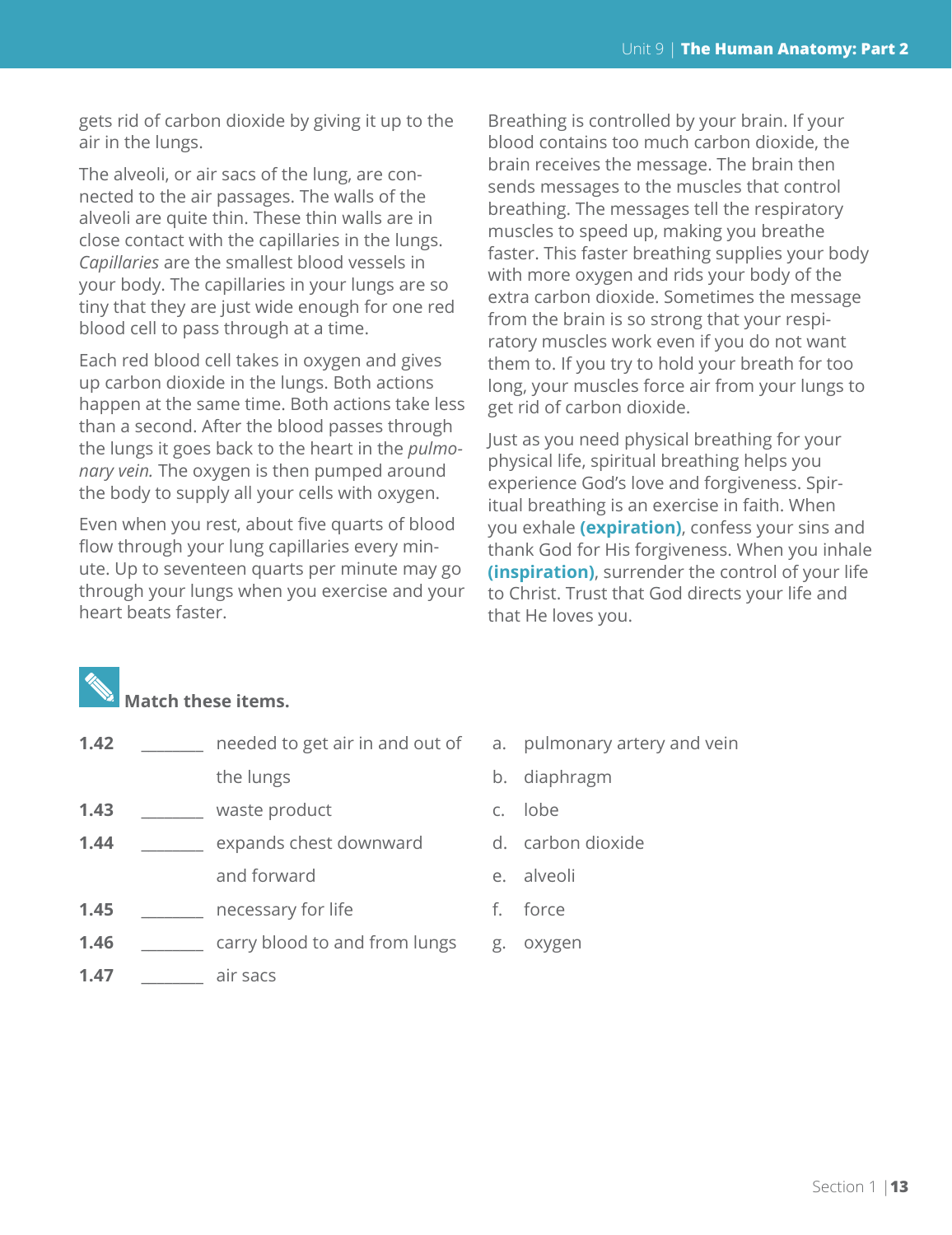

#### **Write true or false.**

- **1.48** \_\_\_\_\_\_\_\_\_\_\_\_ Breathing is controlled by the brain.
- **1.49** \_\_\_\_\_\_\_\_\_\_\_\_ You can hold your breath for too long and you could die.
- **1.50** \_\_\_\_\_\_\_\_\_\_\_\_ Walls of the alveoli are quite thin.
- **1.51** \_\_\_\_\_\_\_\_\_\_\_\_ Red blood cells in the lungs take in oxygen and give up carbon dioxide.
- **1.52** \_\_\_\_\_\_\_\_\_\_\_\_ An adult takes in about one quart of air with each breath.

 **Review the material in this section in preparation for the Self Test.** The Self Test will check your mastery of this particular section. The items missed on this Self Test will indicate specific areas where restudy is needed for mastery.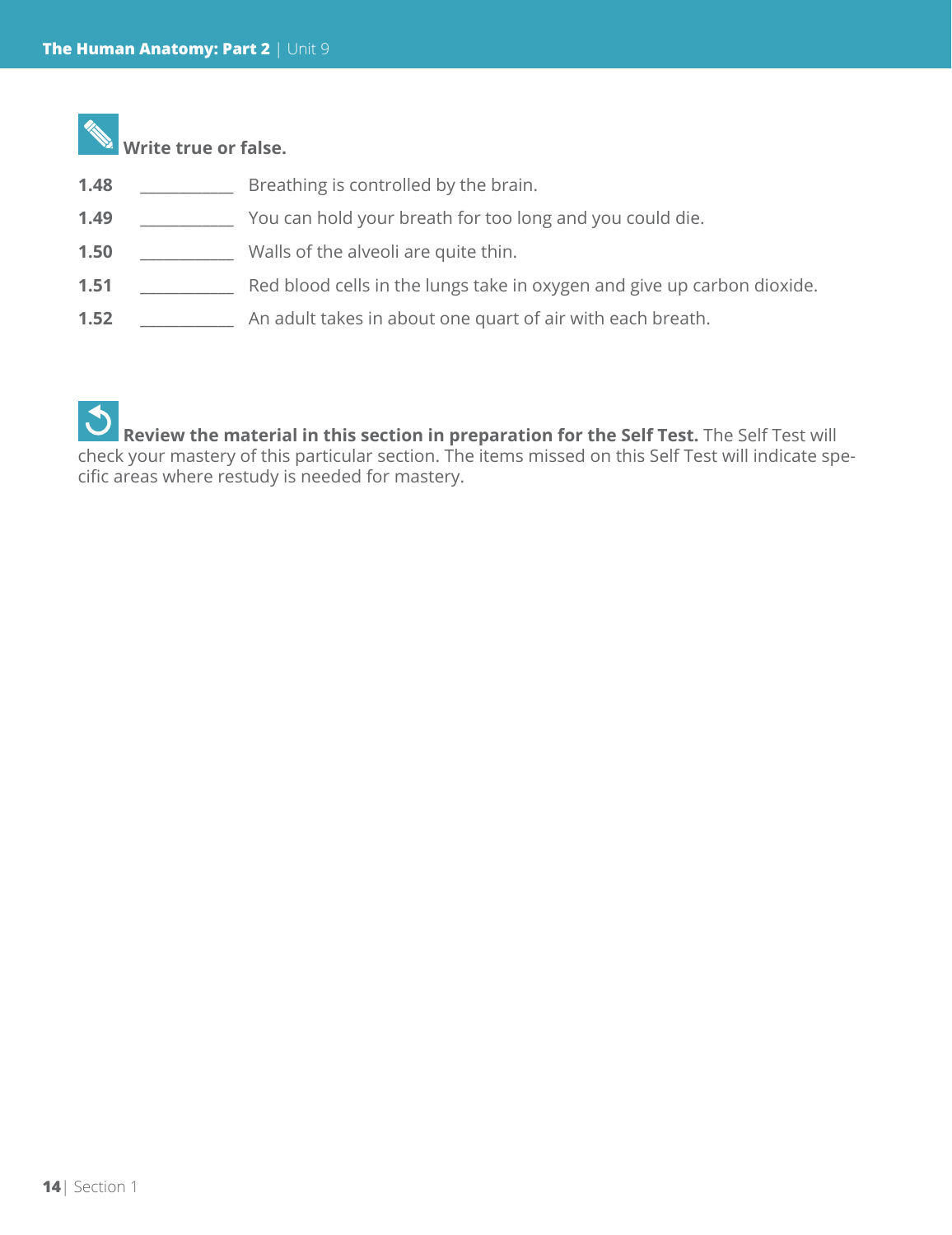# **SELF TEST 1**

**Match these items** (each answer, 2 points).

| 1.01 |                                                                                         | ________ thick, sticky substance a. bronchus                    |  |                      |  |  |                                                                                                     |  |              |
|------|-----------------------------------------------------------------------------------------|-----------------------------------------------------------------|--|----------------------|--|--|-----------------------------------------------------------------------------------------------------|--|--------------|
| 1.02 |                                                                                         | <b>Example 2</b> chest area                                     |  |                      |  |  | b. septum                                                                                           |  |              |
| 1.03 |                                                                                         | air sacs                                                        |  |                      |  |  | c. vocal cords                                                                                      |  |              |
| 1.04 |                                                                                         | cartilage dividing nose in two                                  |  |                      |  |  | d. alveoli                                                                                          |  |              |
|      |                                                                                         | parts                                                           |  |                      |  |  | e. sinus                                                                                            |  |              |
| 1.05 |                                                                                         | mucous folds in voice box f. diaphragm                          |  |                      |  |  |                                                                                                     |  |              |
| 1.06 |                                                                                         | windpipe                                                        |  |                      |  |  | g. trachea                                                                                          |  |              |
| 1.07 |                                                                                         | branch of the windpipe h. thorax                                |  |                      |  |  |                                                                                                     |  |              |
| 1.08 |                                                                                         | _______ smaller cavity above or near i. mucus                   |  |                      |  |  |                                                                                                     |  |              |
|      |                                                                                         | nasal cavity                                                    |  |                      |  |  |                                                                                                     |  |              |
|      |                                                                                         | Write the letter of the correct choice (each answer, 2 points). |  |                      |  |  |                                                                                                     |  |              |
|      |                                                                                         |                                                                 |  |                      |  |  | <b>1.09</b> Hairs that clean dirt out of the air in your nasal passages are called _______________. |  |              |
|      | a. sinus                                                                                |                                                                 |  |                      |  |  | b. trachea c. cilia                                                                                 |  | d. mucus     |
|      |                                                                                         |                                                                 |  |                      |  |  | 1.010 A throat structure not used for breathing is the _______________.                             |  |              |
|      | a. trachea                                                                              |                                                                 |  |                      |  |  | b. larynx c. pharynx d. bronchus                                                                    |  |              |
|      | <b>1.011</b> Many parts of the respiratory system can expand because they are _________ |                                                                 |  |                      |  |  |                                                                                                     |  |              |
|      |                                                                                         | a. small                                                        |  |                      |  |  | b. cartilage c. mucus                                                                               |  | d. elastic   |
|      | 1.012 The thick muscle in the lower part of your chest is your ______________.          |                                                                 |  |                      |  |  |                                                                                                     |  |              |
|      |                                                                                         | a. diaphragm                                                    |  |                      |  |  | b. thorax c. larynx d. lungs                                                                        |  |              |
|      | 1.013 The thin tissue on the outside of the lungs is _______________.                   |                                                                 |  |                      |  |  |                                                                                                     |  |              |
|      |                                                                                         | a. bronchi                                                      |  | b. pleura c. alveoli |  |  |                                                                                                     |  | d. esophagus |
|      | <b>1.014</b> Each part of your lungs is called a(an) _______________.                   |                                                                 |  |                      |  |  |                                                                                                     |  |              |
|      |                                                                                         | a. alveoli                                                      |  | b. bronchi c. lobe   |  |  |                                                                                                     |  | d. capillary |
|      | 1.015 Your cells need _________________ to live.                                        |                                                                 |  |                      |  |  |                                                                                                     |  |              |
|      |                                                                                         | a. carbon dioxide b. carbon b c. air                            |  |                      |  |  |                                                                                                     |  | d. oxygen    |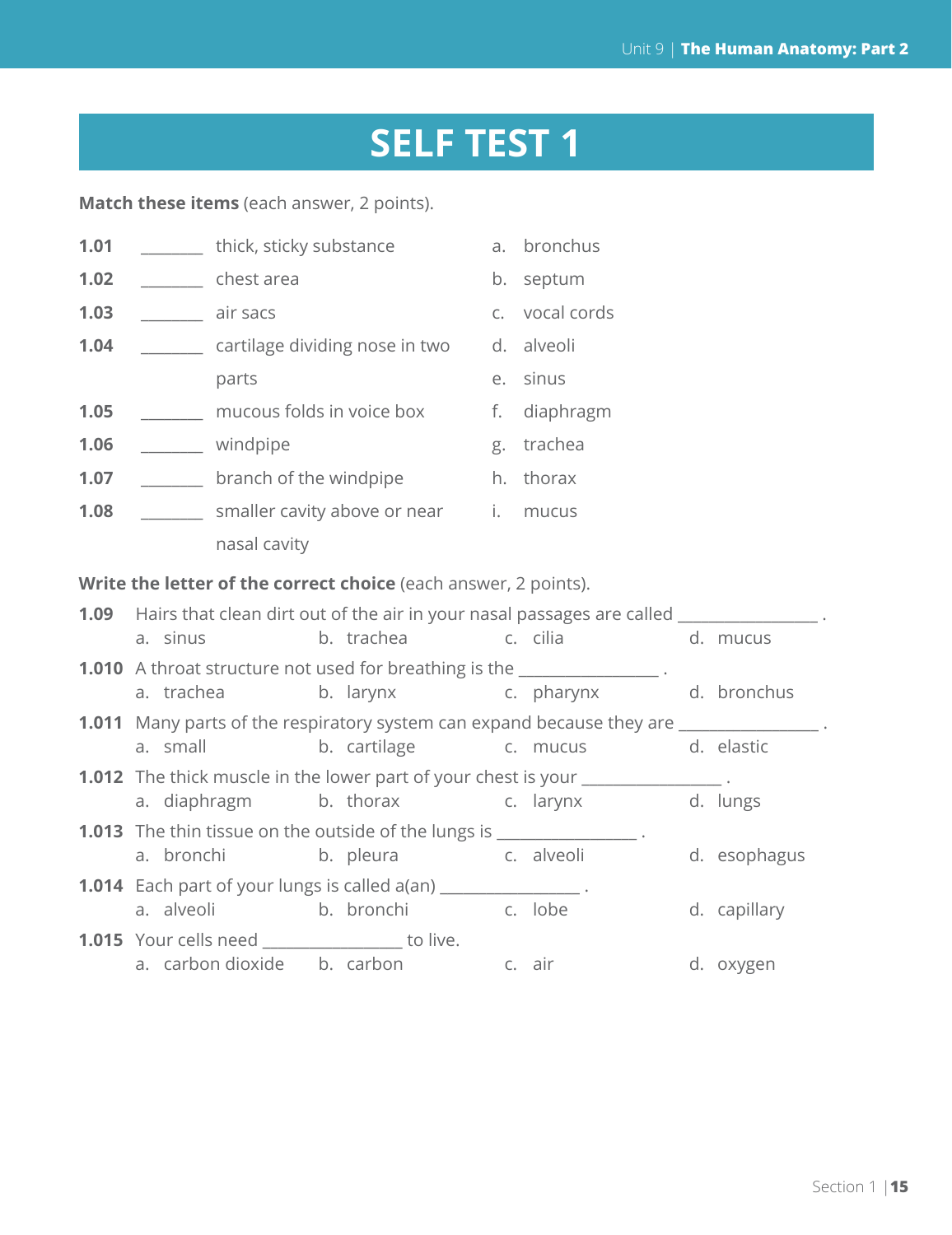**Complete these activities** (each answer, 5 points).

1.016 Explain the difference between expiration and inspiration.

|    | 1.017 List two functions of your nose.                          |          |      |
|----|-----------------------------------------------------------------|----------|------|
|    |                                                                 |          |      |
|    |                                                                 |          |      |
|    | <b>1.018</b> Explain how the heart and the lungs work together. |          |      |
|    |                                                                 |          |      |
|    |                                                                 |          |      |
|    |                                                                 |          |      |
|    |                                                                 |          |      |
|    |                                                                 |          |      |
| 40 | <b>SCORE</b><br><b>TEACHER</b>                                  |          |      |
|    |                                                                 | initials | date |